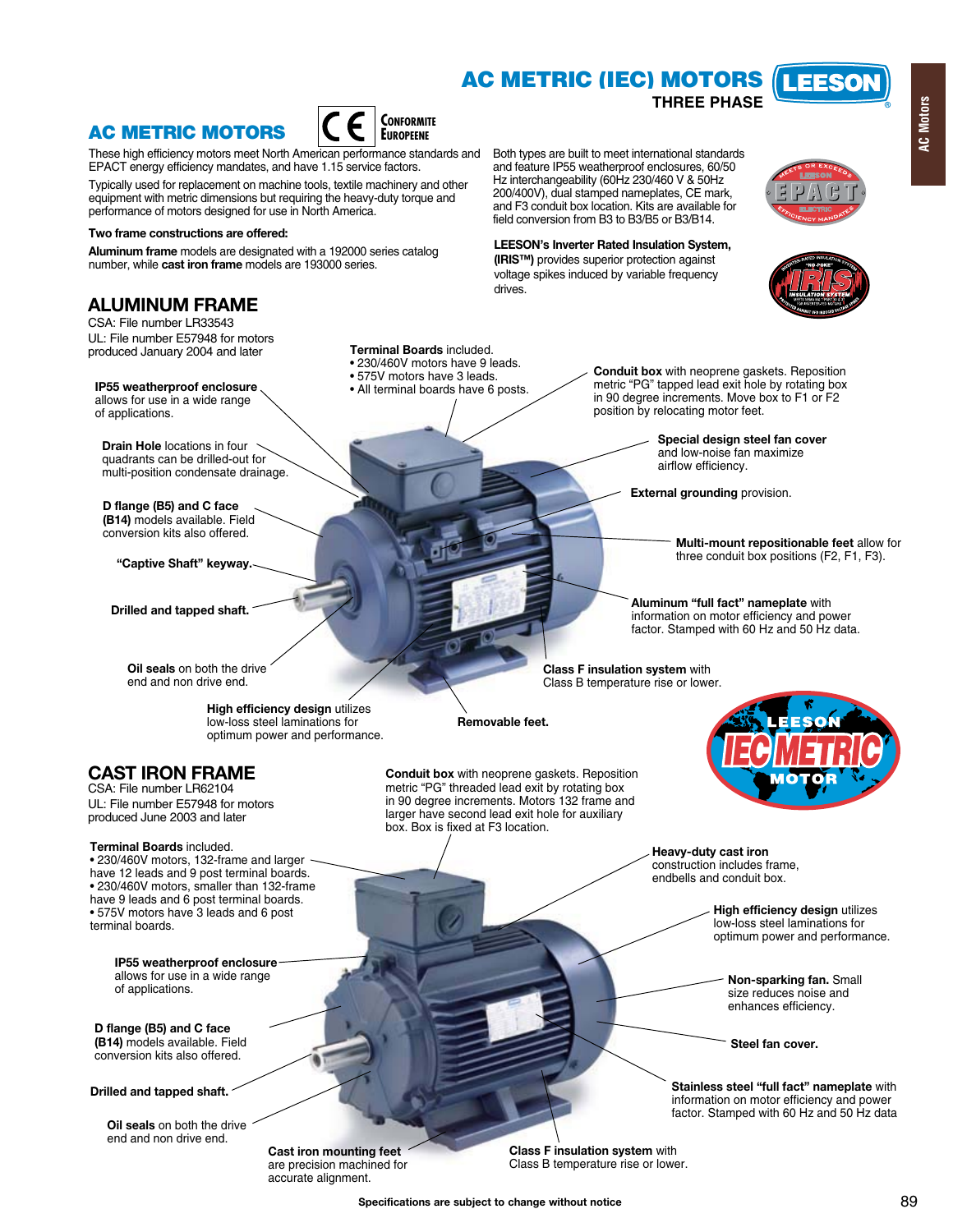

**AC METRIC (IEC) MOTORS** 

**THREE PHASE . RIGID BASE** 

### **B3 FOOT-MOUNTED METRIC MOTORS . 575 VOLT**

Metric-dimensioned, AC motors meeting North American performance standards, including 1.15 service factor and EPACT efficiencies. For replacement use on machine tools, textile machinery and other equipment with metric dimensions but requiring the heavy-duty torque and performance characteristics of motors designed for use in North America.

IP55 weatherproof enclosures, 60/50 Hz interchangeability (60Hz 230/460V & 50Hz 200/400V), dual stamped nameplates, CE mark, and F3 conduit box location. Kits are available for field conversion from B3 to B3/B5 or B3/B14. See page 93 for details.

Motors are available in one of two frame constructions: aluminum or cast iron. Aluminum frame models are designated with a 192000 series catalogue number; cast iron models are 193000 series.



### **THREE PHASE . IP55 . 1.15 S.F.**

### **THREE PHASE . IP55 . 1.15 S.F.**

| HP-KW             | <b>RPM</b><br>60<br>Hz | <b>IEC</b><br>Frame            | Catalogue<br>Number | Voltage    | F.L.<br>Amps<br>575V | $\%$<br>F.L.<br>Eff. | "С"<br>Dim.<br>(in.) | HP-KW              | <b>RPM</b><br>60<br>Hz | <b>IEC</b><br>Frame            | Catalogue<br>Number | Voltage    | F.L.<br>Amps<br>575V | $\%$<br>F.L.<br>Eff. | "С"<br>Dim.<br>(in.) |
|-------------------|------------------------|--------------------------------|---------------------|------------|----------------------|----------------------|----------------------|--------------------|------------------------|--------------------------------|---------------------|------------|----------------------|----------------------|----------------------|
| 1/4-0.18 3600     |                        | D63                            | 192088              | 575        | 0.3                  | 72.0                 | 8.54                 | $7^{1}/_{2} - 5.5$ | 3600                   | <b>DF132S</b>                  | 193384              | 575        | 7.2                  | 89.5                 | 18.70                |
|                   | 1800                   | D63                            | 192089              | 575        | 0.4                  | 68.0                 | 8.54                 |                    | 3600                   | <b>DF132S</b>                  | 193217              | 575        | 7.2                  | 88.5                 | 18.70                |
|                   | 1200                   | D71                            | 192090              | 575        | 0.6                  | 64.0                 | 9.45                 |                    | 1800                   | <b>DF132S</b>                  | 193385              | 575        | 7.9                  | 91.7                 | 18.70                |
| $1/3 - 0.25$      | 3600                   | D63                            | 192097              | 575        | 0.4                  | 74.0                 | 8.54                 |                    | 1800                   | <b>DF132S</b>                  | 193218              | 575        | 7.9                  | 89.5                 | 18.70                |
|                   | 1800                   | D71                            | 192098              | 575        | 0.6                  | 67.0                 | 9.45                 |                    | 1200<br>1200           | <b>DF132M</b><br><b>DF132M</b> | 193404<br>193219    | 575<br>575 | 9.4<br>9.4           | 91.0<br>89.5         | 20.28<br>20.28       |
|                   | 1200                   | D80                            | 192099              | 575        | 0.6                  | 65.0                 | 11.10                | $10 - 7.5$         | 3600                   | <b>DF132S</b>                  | 193386              | 575        | 9.6                  | 90.2                 | 18.70                |
| $1/2 - 0.37$      | 3600                   | D71                            | 192106              | 575        | 0.7                  | 74.0                 | 9.45                 |                    | 3600                   | <b>DF132S</b>                  | 193226              | 575        | 9.6                  | 89.5                 | 18.70                |
|                   | 1800                   | D71                            | 192107              | 575        | 0.7                  | 74.0                 | 9.45                 |                    | 1800                   | <b>DF132M</b>                  | 193387              | 575        | 10.5                 | 91.7                 | 20.28                |
|                   | 1200                   | D80                            | 192108              | 575        | 0.8                  | 68.0                 | 11.10                |                    | 1800                   | <b>DF132M</b>                  | 193227              | 575        | 10.5                 | 89.5                 | 20.28                |
| $3/4 - 0.56$ 3600 |                        | D71                            | 192115              | 575        | 0.9                  | 74.0                 | 9.45                 |                    | 1200                   | <b>DF160M</b>                  | 193405              | 575        | 10.8                 | 91.0                 | 23.62                |
|                   | 1800                   | D80                            | 192116              | 575        | 1.0                  | 73.0                 | 11.10                |                    | 1200                   | <b>DF160M</b>                  | 193228              | 575        | 10.8                 | 89.5                 | 23.62                |
|                   | 1200                   | D80                            | 192117              | 575        | 1.1                  | 72.0                 | 11.10                | $15 - 11$          | 3600                   | <b>DF160M</b>                  | 193388              | 575        | 13.8                 | 91.0                 | 23.62                |
| $1 - 0.75$        | 3600                   | D80                            | 192124              | 575        | 1.1                  | 75.5                 | 11.10                |                    | 3600                   | <b>DF160M</b>                  | 193235              | 575        | 13.8                 | 90.2                 | 23.62                |
|                   | 1800                   | D80                            | 192125              | 575        | 1.4                  | 82.5                 | 11.10                |                    | 1800<br>1800           | <b>DF160M</b><br><b>DF160M</b> | 193389<br>193236    | 575<br>575 | 14.6<br>14.6         | 92.4<br>91.0         | 23.62<br>23.62       |
|                   | 1200                   | <b>D90S</b>                    | 192215              | 575        | 1.5                  | 82.5                 | 12.60                |                    | 1200                   | <b>DF160L</b>                  | 193406              | 575        | 15.5                 | 91.7                 | 25.39                |
|                   | 1200                   | <b>D90S</b>                    | 192126              | 575        | 1.5                  | 82.5                 | 12.60                |                    | 1200                   | <b>DF160L</b>                  | 193237              | 575        | 15.5                 | 90.2                 | 25.39                |
| $11/2 - 1.1$      | 3600                   | D80                            | 192133              | 575        | 1.6                  | 82.5                 | 11.10                | $20 - 15$          | 3600                   | <b>DF160M</b>                  | 193390              | 575        | 18.8                 | 91.0                 | 23.62                |
|                   | 1800                   | <b>D90S</b>                    | 192230              | 575        | 1.8                  | 86.5                 | 12.60                |                    | 3600                   | <b>DF160M</b>                  | 193244              | 575        | 18.8                 | 90.2                 | 23.62                |
|                   | 1800                   | <b>D90S</b>                    | 192134              | 575        | 1.8                  | 84.0                 | 12.60                |                    | 1800                   | <b>DF160L</b>                  | 193391              | 575        | 19.0                 | 93.0                 | 25.39                |
|                   | 1200                   | <b>D90L</b>                    | 193412              | 575        | 1.9                  | 87.5                 | 12.60                |                    | 1800                   | <b>DF160L</b>                  | 193245              | 575        | 19.0                 | 91.0                 | 25.39                |
| $2 - 1.5$         | 3600<br>3600           | <b>D90S</b><br><b>D90S</b>     | 192231<br>192142    | 575<br>575 | 2.1<br>2.1           | 85.5<br>84.0         | 12.60<br>12.60       |                    | 1200                   | <b>DF180L</b>                  | 193392              | 575        | 20.6                 | 91.7                 | 27.95                |
|                   | 1800                   | D90L                           | 192232              | 575        | 2.4                  | 86.5                 | 12.60                |                    | 1200                   | <b>DF180L</b>                  | 193246              | 575        | 20.6                 | 90.2                 | 27.95                |
|                   | 1800                   | D90L                           | 192143              | 575        | 2.4                  | 84.0                 | 12.60                | 25-18.5            | 3600                   | <b>DF160L</b>                  | 193392              | 575        | 22.9                 | 91.7                 | 25.39                |
|                   | 1200                   | <b>DF100L</b>                  | 193400              | 575        | 2.9                  | 88.5                 | 14.96                |                    | 3600<br>1800           | <b>DF160L</b><br><b>DF180M</b> | 193253<br>193393    | 575<br>575 | 22.9<br>23.8         | 91.0<br>93.6         | 25.39<br>26.38       |
|                   | 1200                   | <b>DF100L</b>                  | 193190              | 575        | 2.9                  | 86.5                 | 14.96                |                    | 1800                   | <b>DF180M</b>                  | 193254              | 575        | 23.8                 | 92.4                 | 26.38                |
| $3 - 2.2$         | 3600                   | <b>D90L</b>                    | 192233              | 575        | 2.9                  | 86.5                 | 12.60                |                    | 1200                   | <b>DF200L</b>                  | 193408              | 575        | 25.2                 | 93.0                 | 30.51                |
|                   | 3600                   | <b>D90L</b>                    | 192148              | 575        | 2.9                  | 85.8                 | 12.60                |                    | 1200                   | <b>DF200L</b>                  | 193255              | 575        | 25.2                 | 91.7                 | 30.51                |
|                   | 1800                   | <b>DF100L</b>                  | 193379              | 575        | 3.5                  | 89.5                 | 14.96                | 30-22              | 3600                   | <b>DF180M</b>                  | 193394              | 575        | 27.5                 | 91.7                 | 26.38                |
|                   | 1800                   | <b>DF100L</b>                  | 193193              | 575        | 3.5                  | 87.5                 | 14.96                |                    | 3600                   | <b>DF180M</b>                  | 193262              | 575        | 27.5                 | 91.0                 | 26.38                |
|                   | 1200<br>1200           | <b>DF112M</b><br><b>DF112M</b> | 193401<br>193194    | 575<br>575 | 3.8<br>3.8           | 89.5<br>87.5         | 15.75<br>15.75       |                    | 1800                   | <b>DF180L</b>                  | 193395              | 575        | 28.4                 | 93.6                 | 27.95                |
| $4 - 3$           | 3600                   | <b>DF100L</b>                  | 193380              | 575        | 4.0                  | 88.5                 | 14.96                |                    | 1800                   | <b>DF180L</b>                  | 193263              | 575        | 28.4                 | 92.4                 | 27.95                |
|                   | 3600                   | <b>DF100L</b>                  | 193199              | 575        | 4.0                  | 87.5                 | 14.96                |                    | 1200                   | <b>DF200L</b>                  | 193409              | 575        | 30.4                 | 93.0                 | 30.51                |
|                   | 1800                   | <b>DF100L</b>                  | 193381              | 575        | 4.2                  | 89.5                 | 14.96                | 40-30              | 1200<br>3600           | <b>DF200L</b><br><b>DF200L</b> | 193264<br>193396    | 575<br>575 | 30.4<br>38.4         | 91.7<br>92.4         | 30.51<br>30.51       |
|                   | 1800                   | <b>DF100L</b>                  | 193200              | 575        | 4.2                  | 87.5                 | 14.96                |                    | 3600                   | <b>DF200L</b>                  | 193271              | 575        | 38.4                 | 91.7                 | 30.51                |
|                   | 1200                   | <b>DF132S</b>                  | 193402              | 575        | 5.2                  | 89.5                 | 18.70                |                    | 1800                   | <b>DF200L</b>                  | 193397              | 575        | 37.6                 | 94.1                 | 30.51                |
|                   | 1200                   | <b>DF132S</b>                  | 193201              | 575        | 5.2                  | 87.5                 | 18.70                |                    | 1800                   | <b>DF200L</b>                  | 193272              | 575        | 37.6                 | 93.0                 | 30.51                |
| $5^{1}/_{2} - 4$  | 3600                   | <b>DF112M</b>                  | 193382              | 575        | 5.0                  | 88.5                 | 15.75                |                    | 1200                   | <b>DF225M</b>                  | 193410              | 575        | 40.0                 | 94.1                 | 33.26                |
|                   | 3600                   | <b>DF112M</b>                  | 193208              | 575        | 5.0                  | 87.5                 | 15.75                |                    | 1200                   | <b>DF225M</b>                  | 193273              | 575        | 40.0                 | 93.0                 | 33.26                |
|                   | 1800                   | <b>DF112M</b>                  | 193383              | 575        | 5.4                  | 89.5                 | 15.75                | 50-37              | 3600                   | <b>DF200L</b>                  | 193398              | 575        | 46.8                 | 93.0                 | 30.51                |
|                   | 1800                   | <b>DF112M</b>                  | 193209              | 575        | 5.4                  | 87.5                 | 15.75                |                    | 3600                   | <b>DF200L</b>                  | 193280              | 575        | 46.8                 | 92.4                 | 30.51                |
|                   | 1200<br>1200           | <b>DF132M</b><br><b>DF132M</b> | 193403<br>193210    | 575<br>575 | 6.9<br>6.9           | 89.5<br>87.5         | 20.28<br>20.28       |                    | 1800                   | <b>DF225S</b>                  | 193399              | 575        | 47.2                 | 94.5                 | 33.26                |
|                   |                        |                                |                     |            |                      |                      |                      |                    | 1800                   | <b>DF225S</b>                  | 193281              | 575        | 47.2                 | 93.0                 | 33.26                |
|                   |                        |                                |                     |            |                      |                      |                      |                    | 1200<br>1200           | <b>DF250M</b><br><b>DF250M</b> | 193411<br>193282    | 575<br>575 | 50.0<br>50.0         | 94.1<br>93.0         | 36.61<br>36.61       |
|                   |                        |                                |                     |            |                      |                      |                      |                    |                        |                                |                     |            |                      |                      |                      |

### **SHADED FRAME INDICATES CAST IRON CONSTRUCTION**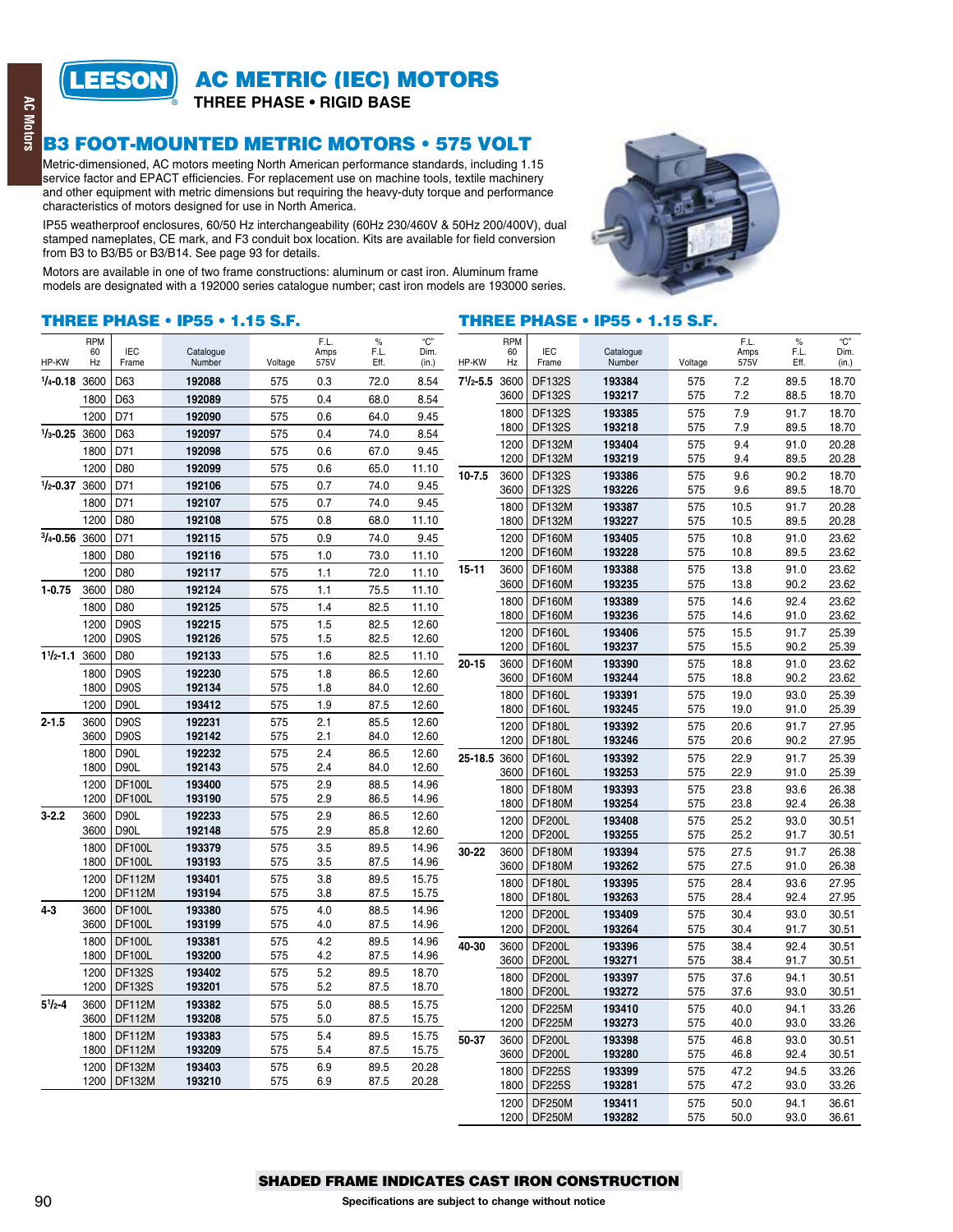#### **AC METRIC (IEC) MOTORS LEESON**

**THREE PHASE . RIGID BASE** 

# **B3 FOOT-MOUNTED METRIC MOTORS . 230/460 VOLT**

Metric-dimensioned, AC motors meeting North American performance standards, including 1.15 service factor and EPACT efficiencies. For replacement use on machine tools, textile machinery and other equipment with metric dimensions but requiring the heavy-duty torque and performance characteristics of motors designed for use in North America.

IP55 weatherproof enclosures, 60/50 Hz interchangeability (60Hz 230/460V & 50Hz 200/400V), dual stamped nameplates, CE mark, and F3 conduit box location. Kits are available for field conversion from B3 to B3/B5 or B3/B14. See page 93 for details.

Motors are available in one of two frame constructions: aluminum or cast iron. Aluminum frame models are designated with a 192000 series catalogue number; cast iron models are 193000 series.

### **THREE PHASE . IP55 . 1.15 S.F.**

### **THREE PHASE . IP55 . 1.15 S.F.**

| HP-KW                    | <b>RPM</b><br>60<br>Hz | <b>IEC</b><br>Frame            | Catalogue<br>Number | Voltage            | F.L.<br>Amps<br>230V | $\%$<br>F.L<br>Eff. | "С"<br>Dim.<br>(in.) | HP-KW              | <b>RPM</b><br>60<br>Hz | <b>IEC</b><br>Frame            | Catalogue<br>Number | Voltage            | F.L.<br>Amps<br>230V | $\%$<br>F.L.<br>Eff. | "C"<br>Dim.<br>(in.) |
|--------------------------|------------------------|--------------------------------|---------------------|--------------------|----------------------|---------------------|----------------------|--------------------|------------------------|--------------------------------|---------------------|--------------------|----------------------|----------------------|----------------------|
| $1/4 - 0.183600$         |                        | D63                            | 192010              | 230/460            | 0.8                  | 72.0                | 8.54                 | $7^{1}/_{2} - 5.5$ | 3600                   | <b>DF132S</b>                  | 193309              | 230/460            | 18.0                 | 89.5                 | 18.70                |
|                          | 1800                   | D63                            | 192011              | 230/460            | 1.0                  | 68.0                | 8.54                 |                    | 3600                   | <b>DF132S</b>                  | 193110              | 230/460            | 18.0                 | 88.5                 | 18.70                |
|                          | 1200                   | D71                            | 192012              | 230/460            | 0.8                  | 64.0                | 9.45                 |                    | 1800                   | <b>DF132S</b>                  | 193310              | 230/460            | 19.6                 | 91.7                 | 18.70                |
| $1/3 - 0.253600$         |                        | D63                            | 192020              | 230/460            | 1.1                  | 74.0                | 8.54                 |                    | 1800                   | <b>DF132S</b>                  | 193111              | 230/460            | 19.6                 | 89.5                 | 18.70                |
|                          | 1800                   | D71                            | 192021              | 230/460            | 1.4                  | 67.0                | 9.45                 |                    | 1200                   | <b>DF132M</b>                  | 193311              | 230/460            | 23.4                 | 91.0                 | 20.28                |
|                          | 1200                   | D80                            | 192022              | 230/460            | 1.6                  | 65.0                | 11.10                |                    | 1200                   | <b>DF132M</b>                  | 193112              | 230/460            | 23.4                 | 89.5                 | 20.28                |
| $1/2 - 0.37$             | 3600                   | D71                            | 192030              | 230/460            | 1.6                  | 74.0                | 9.45                 | $10 - 7.5$         | 3600<br>3600           | <b>DF132S</b><br><b>DF132S</b> | 193312<br>193120    | 230/460<br>230/460 | 24.0<br>24.0         | 90.2<br>89.5         | 18.70<br>18.70       |
|                          | 1800                   | D71                            | 192031              | 230/460            | 1.8                  | 74.0                | 9.45                 |                    | 1800                   | <b>DF132M</b>                  | 193313              | 230/460            | 26.0                 | 91.7                 | 20.28                |
|                          | 1200                   | D80                            | 192032              | 230/460            | 2.4                  | 68.0                | 11.10                |                    | 1800                   | <b>DF132M</b>                  | 193121              | 230/460            | 26.0                 | 89.5                 | 20.28                |
| $3/4 - 0.563600$         |                        | D71                            | 192040              | 230/460            | 2.4                  | 74.0                | 9.45                 |                    | 1200                   | <b>DF160M</b>                  | 193314              | 230/460            | 28.0                 | 91.0                 | 23.62                |
|                          | 1800                   | D71*                           | 192172              | 230/460            | 2.8                  | 70.0                | 9.45                 |                    | 1200                   | <b>DF160M</b>                  | 193122              | 230/460            | 28.0                 | 89.5                 | 23.62                |
|                          | 1800                   | D80                            | 192041              | 230/460            | 2.5                  | 73.0                | 11.10                | $15 - 11$          | 3600                   | <b>DF160M</b>                  | 193315              | 230/460            | 34.6                 | 91.0                 | 23.62                |
|                          | 1200                   | D80                            | 192042              | 230/460            | 3.0                  | 72.0                | 11.10                |                    | 3600                   | <b>DF160M</b>                  | 193130              | 230/460            | 34.6                 | 90.2                 | 23.62                |
| $1 - 0.75$               | 3600                   | D80                            | 192050              | 230/460            | 2.8                  | 75.5                | 11.10                |                    | 1800                   | <b>DF160M</b>                  | 193316              | 230/460            | 36.0                 | 92.4                 | 23.62                |
|                          | 1800                   | D80                            | 192051              | 230/460            | 3.2                  | 82.5                | 11.10                |                    | 1800                   | <b>DF160M</b>                  | 193131              | 230/460            | 36.0                 | 91.0                 | 23.62                |
|                          | 1200                   | <b>D90S</b>                    | 192200              | 230/460            | 4.0                  | 82.5                | 12.60                |                    | 1200<br>1200           | <b>DF160L</b><br><b>DF160L</b> | 193317<br>193132    | 230/460<br>230/460 | 38.8<br>38.8         | 91.7<br>90.2         | 25.39<br>25.39       |
|                          | 1200                   | <b>D90S</b>                    | 192052              | 230/460            | 4.0                  | 80.0                | 12.60                | $20 - 15$          | 3600                   | <b>DF160M</b>                  | 193318              | 230/460            | 46.8                 | 91.0                 | 23.62                |
| $1\frac{1}{2} - 1.13600$ |                        | D80                            | 192060              | 230/460            | 4.0                  | 82.5                | 11.10                |                    | 3600                   | <b>DF160M</b>                  | 193140              | 230/460            | 46.8                 | 90.2                 | 23.62                |
|                          | 1800                   | <b>D90S</b>                    | 192202              | 230/460            | 4.4                  | 86.5                | 12.60                |                    | 1800                   | <b>DF160L</b>                  | 193319              | 230/460            | 47.0                 | 93.0                 | 25.39                |
|                          | 1800                   | <b>D90S</b>                    | 192061              | 230/460            | 4.4                  | 84.0                | 12.60                |                    | 1800                   | <b>DF160L</b>                  | 193141              | 230/460            | 47.0                 | 91.0                 | 25.39                |
|                          | 1200<br>1200           | D90L<br><b>D90L</b>            | 193413<br>192062    | 230/460<br>230/460 | 5.6<br>5.6           | 87.5<br>85.5        | 12.60<br>12.60       |                    | 1200                   | <b>DF180L</b>                  | 193320              | 230/460            | 54.0                 | 91.7                 | 27.95                |
| $2 - 1.5$                | 3600                   | <b>D90S</b>                    | 192208              | 230/460            | 5.2                  | 85.5                | 12.60                |                    | 1200                   | <b>DF180L</b>                  | 193142              | 230/460            | 54.0                 | 90.2                 | 27.95                |
|                          | 3600                   | <b>D90S</b>                    | 192070              | 230/460            | 5.2                  | 84.0                | 12.60                | 25-18.5 3600       |                        | <b>DF160L</b>                  | 193321              | 230/460            | 57.2                 | 91.7                 | 25.39                |
|                          | 1800                   | D90L                           | 192205              | 230/460            | 5.8                  | 86.5                | 12.60                |                    | 3600                   | <b>DF160L</b>                  | 193150              | 230/460            | 57.2                 | 91.0                 | 25.39                |
|                          | 1800                   | <b>D90L</b>                    | 192071              | 230/460            | 5.8                  | 84.0                | 12.60                |                    | 1800<br>1800           | <b>DF180M</b><br><b>DF180M</b> | 193322<br>193151    | 230/460<br>230/460 | 58.6<br>58.6         | 93.6<br>92.4         | 26.38<br>26.38       |
|                          | 1200                   | <b>DF100L</b>                  | 193300              | 230/460            | 6.4                  | 88.5                | 14.96                |                    | 1200                   | <b>DF200L</b>                  | 193323              | 230/460            | 63.0                 | 93.0                 | 30.51                |
|                          | 1200                   | <b>DF100L</b>                  | 193333              | 230/460            | 6.4                  | 84.0                | 14.96                |                    | 1200                   | <b>DF200L</b>                  | 193152              | 230/460            | 63.0                 | 91.7                 | 30.51                |
| $3 - 2.2$                | 3600                   | <b>D90L</b>                    | 192209              | 230/460            | 7.2                  | 86.5                | 12.60                | 30-22              | 3600                   | <b>DF180M</b>                  | 193324              | 230/460            | 68.8                 | 91.7                 | 26.38                |
|                          | 3600                   | <b>D90L</b>                    | 192080              | 230/460            | 7.2                  | 85.8                | 12.60                |                    | 3600                   | <b>DF180M</b>                  | 193160              | 230/460            | 68.8                 | 91.0                 | 26.38                |
|                          | 1800<br>1800           | <b>DF100L</b><br><b>DF100L</b> | 193301<br>193081    | 230/460<br>230/460 | 8.8<br>8.8           | 89.5<br>87.5        | 14.96<br>14.96       |                    | 1800                   | <b>DF180L</b>                  | 193325              | 230/460            | 70.0                 | 93.6                 | 27.95                |
|                          | 1200                   | <b>DF112M</b>                  | 193302              | 230/460            | 9.6                  | 89.5                | 15.75                |                    | 1800                   | <b>DF180L</b>                  | 193161              | 230/460            | 70.0                 | 92.4                 | 27.95                |
|                          | 1200                   | <b>DF112M</b>                  | 193082              | 230/460            | 9.6                  | 87.5                | 15.75                |                    | 1200<br>1200           | <b>DF200L</b><br><b>DF200L</b> | 193326<br>193162    | 230/460<br>230/460 | 76.0<br>76.0         | 93.0<br>91.7         | 30.51<br>30.51       |
| $4 - 3$                  | 3600                   | <b>DF100L</b>                  | 193303              | 230/460            | 10.0                 | 88.5                | 14.96                | 40-30              | 3600                   | <b>DF200L</b>                  | 193327              | 230/460            | 94.6                 | 92.4                 | 30.51                |
|                          | 3600                   | <b>DF100L</b>                  | 193090              | 230/460            | 10.0                 | 87.5                | 14.96                |                    | 3600                   | <b>DF200L</b>                  | 193170              | 230/460            | 94.6                 | 91.7                 | 30.51                |
|                          | 1800                   | <b>DF100L</b>                  | 193304              | 230/460            | 10.6                 | 89.5                | 14.96                |                    | 1800                   | <b>DF200L</b>                  | 193328              | 230/460            | 95.0                 | 94.1                 | 30.51                |
|                          | 1800                   | <b>DF100L</b>                  | 193091              | 230/460            | 10.6                 | 87.5                | 14.96                |                    | 1800                   | <b>DF200L</b>                  | 193171              | 230/460            | 95.0                 | 93.0                 | 30.51                |
|                          | 1200                   | <b>DF132S</b>                  | 193305              | 230/460            | 13.0                 | 89.5                | 18.70                |                    | 1200                   | <b>DF225M</b>                  | 193329              | 230/460            | 100.0                | 94.1                 | 33.26                |
|                          | 1200                   | <b>DF132S</b>                  | 193092              | 230/460            | 13.0                 | 87.5                | 18.70                |                    | 1200                   | <b>DF225M</b>                  | 193172              | 230/460            | 100.0                | 93.0                 | 33.26                |
| $5^{1/2-4}$              | 3600<br>3600           | <b>DF112M</b><br><b>DF112M</b> | 193306<br>193100    | 230/460<br>230/460 | 12.6<br>12.6         | 88.5<br>87.5        | 15.75<br>15.75       | 50-37              | 3600                   | <b>DF200L</b>                  | 193330              | 230/460            | 117.0                | 93.0                 | 30.51                |
|                          | 1800                   | <b>DF112M</b>                  | 193307              | 230/460            | 15.0                 | 89.5                | 15.75                |                    | 3600                   | <b>DF200L</b>                  | 193180              | 230/460            | 117.0                | 92.4                 | 30.51                |
|                          | 1800                   | <b>DF112M</b>                  | 193101              | 230/460            | 15.0                 | 87.5                | 15.75                |                    | 1800                   | <b>DF225S</b>                  | 193331              | 230/460            | 118.0                | 94.5                 | 33.26                |
|                          | 1200                   | <b>DF132M</b>                  | 193308              | 230/460            | 17.0                 | 89.5                | 20.28                |                    | 1800                   | <b>DF225S</b>                  | 193181              | 230/460            | 118.0<br>125.0       | 93.0                 | 33.26                |
|                          |                        | 1200 DF132M                    | 193102              | 230/460            | 17.0                 | 87.5                | 20.28                |                    | 1200<br>1200           | <b>DF250M</b><br><b>DF250M</b> | 193332<br>193182    | 230/460<br>230/460 | 125.0                | 94.1<br>93.0         | 36.61<br>36.61       |
| * B5 flange, round body  |                        |                                |                     |                    |                      |                     |                      |                    |                        |                                |                     |                    |                      |                      |                      |



### **SHADED FRAME INDICATES CAST IRON CONSTRUCTION**

Specifications are subject to change without notice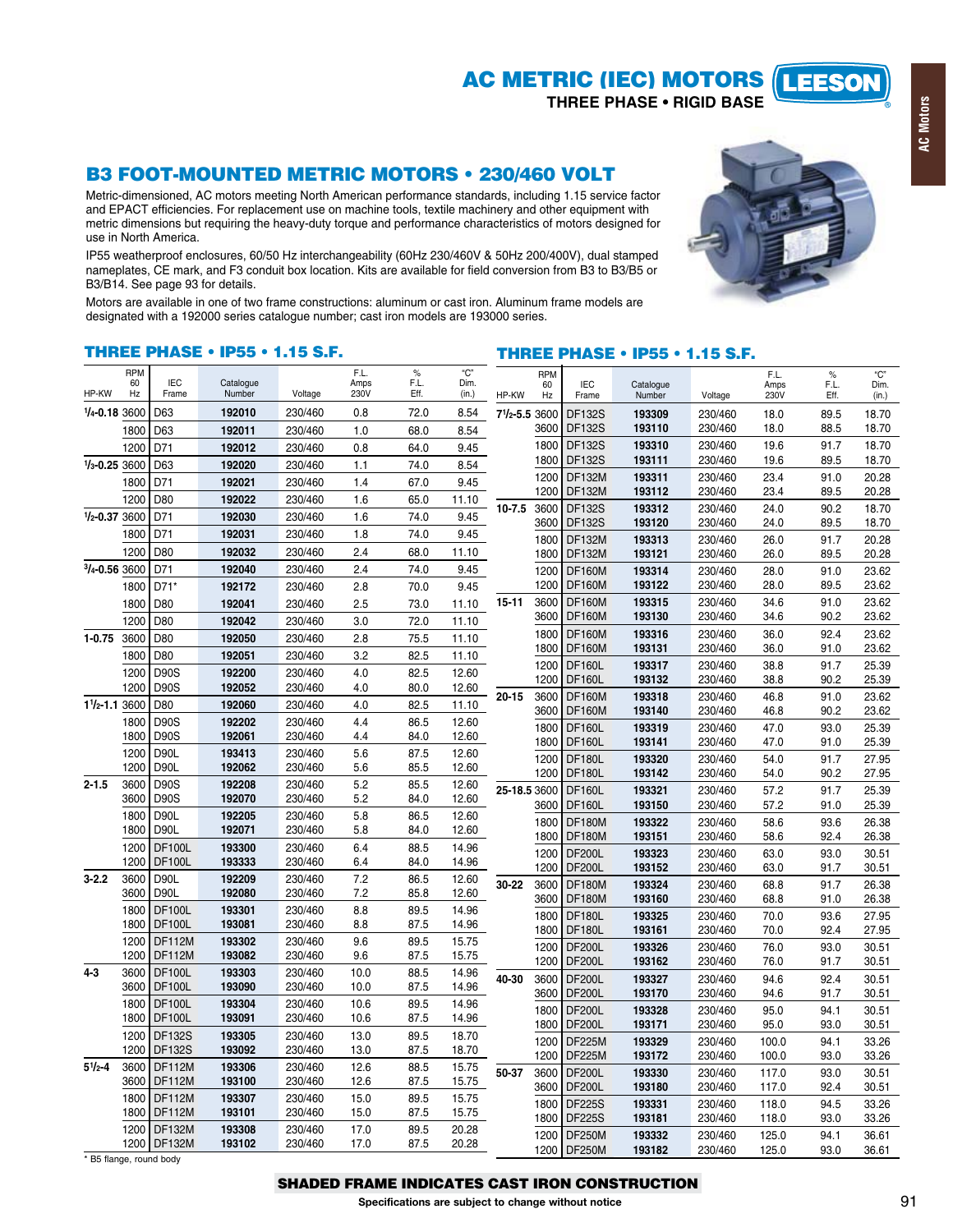

**AC MOTORS (IEC) MOTORS SINGLE PHASE . ROUND BODY . FLANGES** 

# **AC Motors**

### **ROUND BODY METRIC (IEC) MOTORS . 115/230V**



Metric-dimensioned 1PH motors meeting North American performance standards, including 1.15 service factor and higher efficiencies. For replacement use on machine tools, textile machinery and other equipment with metric dimensions but requiring the heavy-duty torque and performance characteristics of motors designed for use in North America. These motors are supplied round body and may require the use of a B5 or B14 flange listed below.

Features: IP55 weatherproof enclosure Class F insulation F2 Conduit box location **Rolled Steel** Round Body

### **SINGLE PHASE . IP55**

| <b>SYN</b><br><b>RPM</b><br>60 Hz | <b>IEC</b><br>Frame | Catalog<br>Number | App.<br>Wgt.<br>(lbs.) | Voltage | F.L.<br>Amps<br>230V | $\%$<br>F.L.<br>Eff. | "С"<br>Dim.<br>(Inches) | B <sub>5</sub><br>Flange | <b>B14</b><br>Flange |  |
|-----------------------------------|---------------------|-------------------|------------------------|---------|----------------------|----------------------|-------------------------|--------------------------|----------------------|--|
| 800                               | D71                 | 103450            | 14                     | 115/230 | 3.3                  | 61.0                 | 10.50                   | 175106                   | 175107               |  |
| 1800                              | D71                 | 103451            | 18                     | 115/230 | 4.0                  | 66.0                 | 11.13                   | 175106                   | 175107               |  |
| 1800                              | D80                 | 103449            | 26                     | 115/230 | 5.4                  | 70.0                 | 12.25                   | 175108                   | 175109               |  |
| 1800                              | D80                 | 117475            | 27                     | 15/230  | 7.0                  | 74.0                 | 13.25                   | 175108                   | 175109               |  |
|                                   |                     |                   |                        |         |                      |                      |                         |                          |                      |  |



Catalogue

Number

175106

175108

An advantage of LEESON'S modular design concept is the possible use of a different diameter B5 flange or B14 face than is normally assigned to a motor by IEC dimensional standards. This flexibility makes it possible to accommodate a wide variety of gear reducers, pumps and similar close coupled motor mounted loads.

**B5 FLANGE KITS (For AC 1PH Metric Motors Only)** 

App.

Wgt.

 $(lbs.)$ 

 $\overline{2}$ 

 $\ensuremath{\mathsf{3}}$ 

# **B5 B14**



Round body AC 1PH Metric IEC motors will accept any of the flange or face kits listed.

### **B14 FACE KITS (For AC 1PH Metric Motors Only)**

| <b>BD</b><br>Flange<br>Dia. (mm) | AK<br>Register<br>(mm) | BF<br>Hole<br>(mm) | AJ<br><b>Bolt Circle</b><br>(mm) | <b>IEC</b><br>Frame | Catalogue<br>Number | App.<br>Wgt.<br>(lbs. | <b>BD</b><br>Flange<br>Dia. (mm) | AK<br>Register<br>(mm) | <b>BF</b><br>Tap<br>(mm) | AJ<br><b>Bolt Circle</b><br>(mm) |
|----------------------------------|------------------------|--------------------|----------------------------------|---------------------|---------------------|-----------------------|----------------------------------|------------------------|--------------------------|----------------------------------|
| 160<br>200                       | 110<br>130             | 10<br>$\sim$       | 130<br>165                       | 80                  | 175107<br>175109    |                       | 105<br>120                       | 70<br>80               |                          | 85<br>100                        |

IFC.

Frame

 $71$ 

80